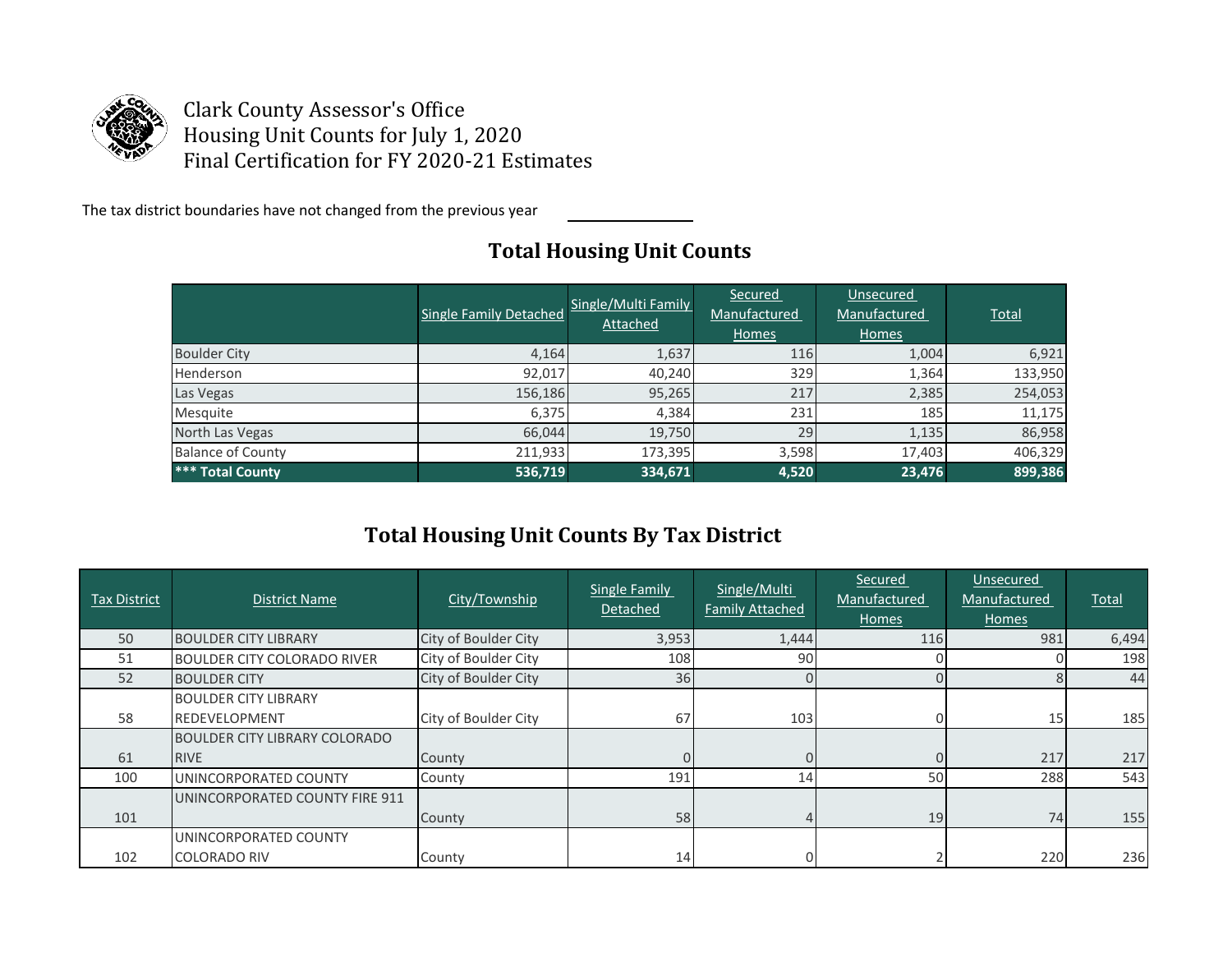| 103 | UNINCORPORATED COUNTY 911        | County                    | 212         | 29       | 311            | 447            | 999     |
|-----|----------------------------------|---------------------------|-------------|----------|----------------|----------------|---------|
|     | UNINCORPORATED COUNTY FIRE       |                           |             |          |                |                |         |
| 104 | LVMPD                            | County                    | $\mathbf 0$ | 436      | 0              |                | 438     |
|     | LAUGHLIN TOWN COLORADO RIVER     |                           |             |          |                |                |         |
| 106 |                                  | Laughlin Town             | $\Omega$    | $\Omega$ | $\Omega$       | 3              |         |
|     | LAUGHLIN TOWN BIG BEND           |                           |             |          |                |                |         |
| 107 | <b>COLORADO RI</b>               | Laughlin Town             | 1,435       | 3,461    | 146            | 32             | 5,074   |
| 110 | MT CHARLESTON TOWN & FIRE        | Mt Charleston Town        | 92          | 18       | $\Omega$       | $\overline{0}$ | 110     |
|     | MT CHARLESTON TOWN & FIRE KYLE   |                           |             |          |                |                |         |
| 115 | CAN                              | Mt Charleston Town        | 396         |          | 0              | $\mathbf 0$    | 398     |
| 120 | <b>ARTESIAN BASIN</b>            | County                    | 6           | $\Omega$ | 5              | 21             | 32      |
| 121 | <b>ARTESIAN BASIN 911</b>        | County                    | 63          |          | 20             | 20             | 105     |
| 125 | ARTESIAN BASIN FIRE 911          | County                    | 7,554       | 242      | 14             | 133            | 7,943   |
| 135 | <b>INDIAN SPRINGS TOWN</b>       | County                    | 68          | 19       | 81             | 331            | 499     |
|     | UNINCORPORATED COUNTY COYOTE     |                           |             |          |                |                |         |
| 146 | <b>SPRIN</b>                     | County                    | $\Omega$    | $\Omega$ | $\Omega$       | 9              | 9       |
| 200 | <b>LAS VEGAS CITY</b>            | City of Las Vegas         | 153,665     | 80,948   | 214            | 2,287          | 237,114 |
| 203 | LAS VEGAS CITY REDEVELOPMENT     | City of Las Vegas         | 759         | 9,929    | $\mathbf 0$    | 46             | 10,734  |
|     | LAS VEGAS CITY REDEVELOPMENT     |                           |             |          |                |                |         |
| 204 | <b>LIBRA</b>                     | City of Las Vegas         | 112         | 282      |                |                | 399     |
| 206 | <b>LAS VEGAS CITY LIBRARY</b>    | City of Las Vegas         | 854         | 102      | $\mathbf 0$    | $\Omega$       | 956     |
|     | LAS VEGAS CITY REDEVELOPMENT     |                           |             |          |                |                |         |
| 207 | <b>LIBRA</b>                     | City of Las Vegas         | 292         | 381      | 0              | 7              | 680     |
|     | LAS VEGAS CITY REDEVELOPMENT     |                           |             |          |                |                |         |
| 212 | <b>LVMPD</b>                     | City of Las Vegas         | 25          | 1,160    | $\overline{2}$ | 16             | 1,203   |
|     | LAS VEGAS CITY REDEVELOPMENT     |                           |             |          |                |                |         |
| 213 | LIBRARY 911                      | City of Las Vegas         | 114         | 707      | 0              | 18             | 839     |
|     | LAS VEGAS CITY REDEVELOPMENT 214 |                           |             |          |                |                |         |
| 214 |                                  | City of Las Vegas         | 365         | 1,756    | $\overline{O}$ | $\overline{7}$ | 2,128   |
|     | NORTH LAS VEGAS CITY             |                           |             |          |                |                |         |
| 250 |                                  | City of North Las Vegas   | 41,475      | 11,404   | 28             | 949            | 53,856  |
|     | NORTH LAS VEGAS REDEVELOPMENT    |                           |             |          |                |                |         |
| 253 |                                  | City of North Las Vegas   | 316         | 1,849    | $\overline{0}$ | 92             | 2,257   |
|     | NORTH LAS VEGAS CITY LIBRARY     |                           |             |          |                |                |         |
| 254 |                                  | City of North Las Vegas   | 23,880      | 5,326    | 1              | 39             | 29,246  |
|     | NORTH LAS VEGAS REDEVELOPMENT    |                           |             |          |                |                |         |
| 255 | <b>LIBR</b>                      | City of North Las Vegas   | 373         | 1,171    |                | 55             | 1,599   |
| 340 | <b>SUNRISE MANOR</b>             | <b>Sunrise Manor Town</b> | 34,086      | 25,360   | 1,898          | 8,464          | 69,808  |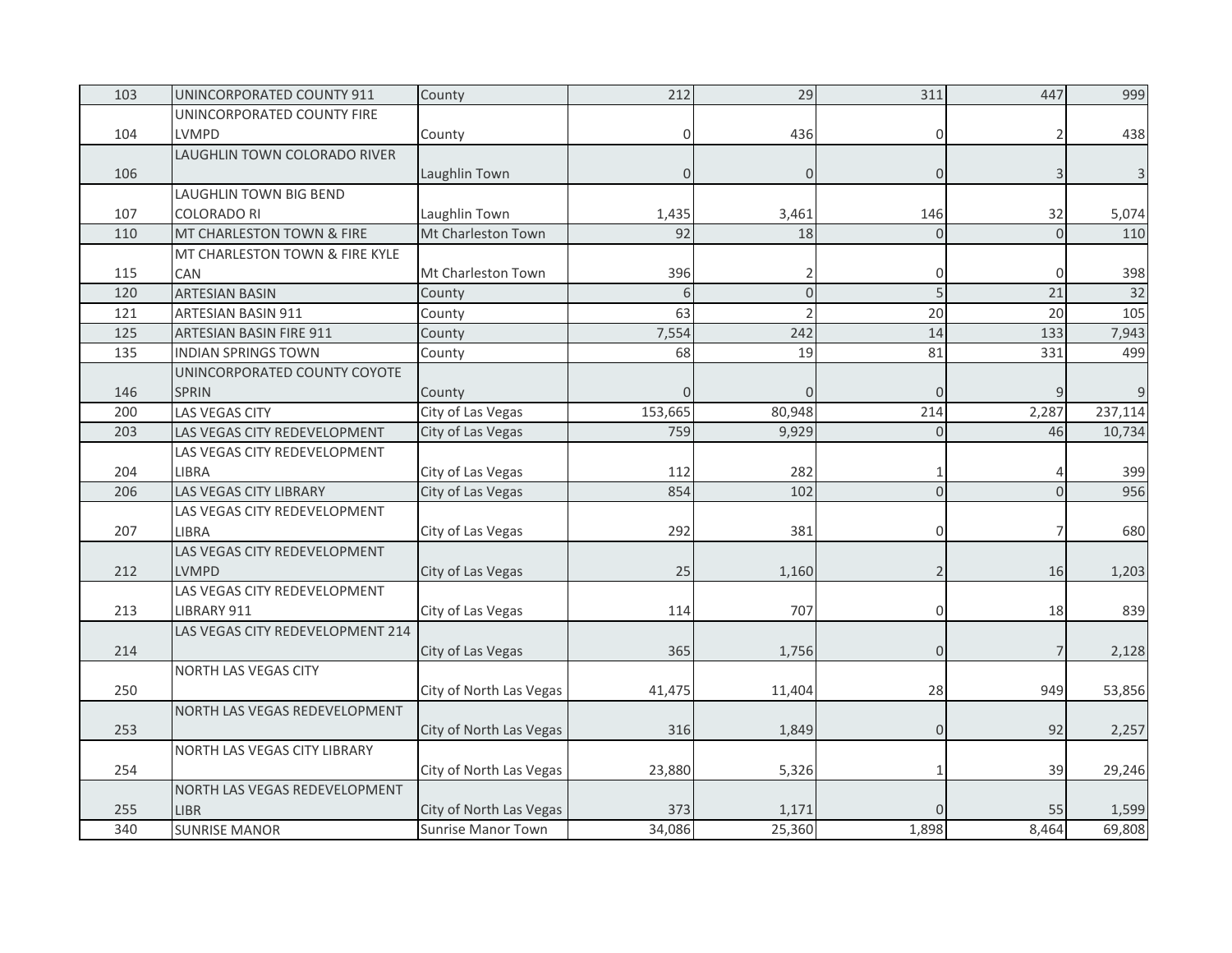|     | SUNRISE MANOR CC REDEVELOPMENT     |                           |              |          |                |                |                |
|-----|------------------------------------|---------------------------|--------------|----------|----------------|----------------|----------------|
| 341 |                                    | <b>Sunrise Manor Town</b> | $\mathbf 0$  | 268      | 0              | $\mathbf 0$    | 268            |
| 410 | <b>WINCHESTER TOWN</b>             | Winchester Town           | 3,009        | 10,093   | 0              | 880            | 13,982         |
| 411 | WINCHESTER CC REDEVELOPMENT        | Winchester Town           | $\Omega$     | 3,030    | $\overline{0}$ |                | 3,035          |
| 417 | <b>SPRING VALLEY TOWN</b>          | Spring Valley Town        | 47,151       | 42,966   | 85             | 1,694          | 91,896         |
|     | SUMMERLIN TOWN ARTESIAN BASIN      |                           |              |          |                |                |                |
| 420 |                                    | Summerlin Town            | 10,515       | 3,517    | 0              |                | 14,036         |
| 421 | <b>SUMMERLIN TOWN</b>              | Summerlin Town            | 844          | 49       | $\Omega$       | $\Omega$       | 893            |
| 470 | <b>PARADISE TOWN</b>               | Paradise Town             | 30,001       | 56,814   | 278            | 2,263          | 89,356         |
| 500 | <b>HENDERSON CITY</b>              | City of Henderson         | 5,356        | 1,987    | $\overline{0}$ |                | 7,345          |
|     | HENDERSON CITY REDEVELOPMENT       |                           |              |          |                |                |                |
| 503 | 503                                | City of Henderson         | 1,800        | 1,146    |                | 135            | 3,083          |
| 505 | HENDERSON ARTESIAN BASIN           | City of Henderson         | 50,109       | 25,875   | 156            | 767            | 76,907         |
|     | UNINCORPORATED COUNTY LVMPD        |                           |              |          |                |                |                |
| 510 | <b>LIBRAR</b>                      | County                    | $\Omega$     | $\Omega$ | 0              |                |                |
|     | HENDERSON CITY REDEVELOPMENT       |                           |              |          |                |                |                |
| 512 | 512                                | City of Henderson         | 314          | 1,811    | 0              | $\mathbf{0}$   | 2,125          |
|     | HENDERSON CITY REDEVELOPMENT       |                           |              |          |                |                |                |
| 513 | 513                                | City of Henderson         | 1,826        | 111      | 0              | 10             | 1,947          |
| 514 | HENDERSON CITY LIBRARY DEBT        | City of Henderson         | 4,845        | $\Omega$ | 0              | 11             | 4,856          |
|     | <b>HENDERSON CITY LIBRARY</b>      |                           |              |          |                |                |                |
| 516 | <b>DEBT/ARTESI</b>                 | City of Henderson         | 21,805       | 7,316    | 0              | 36             | 29,157         |
|     | HENDERSON CITY REDEVELOPMENT       |                           |              |          |                |                |                |
| 521 | 521                                | City of Henderson         | 5,962        | 1,994    | 171            | 392            | 8,519          |
|     | HENDERSON CITY REDEVELOPMENT       |                           |              |          |                |                |                |
| 523 | 523                                | City of Henderson         | $\mathbf{0}$ | 0        | 0              |                | $\overline{7}$ |
|     | UNINCORPORATED COUNTY ARTESIAN     |                           |              |          |                |                |                |
| 525 | <b>FIR</b>                         | County                    | $\Omega$     | $\Omega$ | 0              | 11             | 11             |
|     | HENDERSON CITY REDEVELOPMENT       |                           |              |          |                |                |                |
| 528 | 528                                | City of Henderson         | $\Omega$     |          | $\Omega$       |                |                |
| 570 | WHITNEY ARTESIAN BASIN             | Whitney Town              | 10,097       | 6,189    | 136            | 786            | 17,208         |
|     | <b>ENTERPRISE FIRE LIBRARY 911</b> |                           |              |          |                |                |                |
| 625 | <b>MANPOW</b>                      | <b>Enterprise Town</b>    | 1,819        | O        | $\overline{0}$ | $\overline{0}$ | 1,819          |
|     | ENTERPRISE FIRE ARTESIAN LIBRARY 9 |                           |              |          |                |                |                |
| 635 |                                    | <b>Enterprise Town</b>    | 62,259       | 20,650   | 11             | 372            | 83,292         |
|     | ENTERPRISE FIRE ARTESIAN LIBRARY M |                           |              |          |                |                |                |
| 636 |                                    | <b>Enterprise Town</b>    | 225          |          |                |                | 225            |
| 700 | <b>SEARCHLIGHT TOWN</b>            | Searchlight Town          | 39           | 29       | 38             | 266            | 372            |